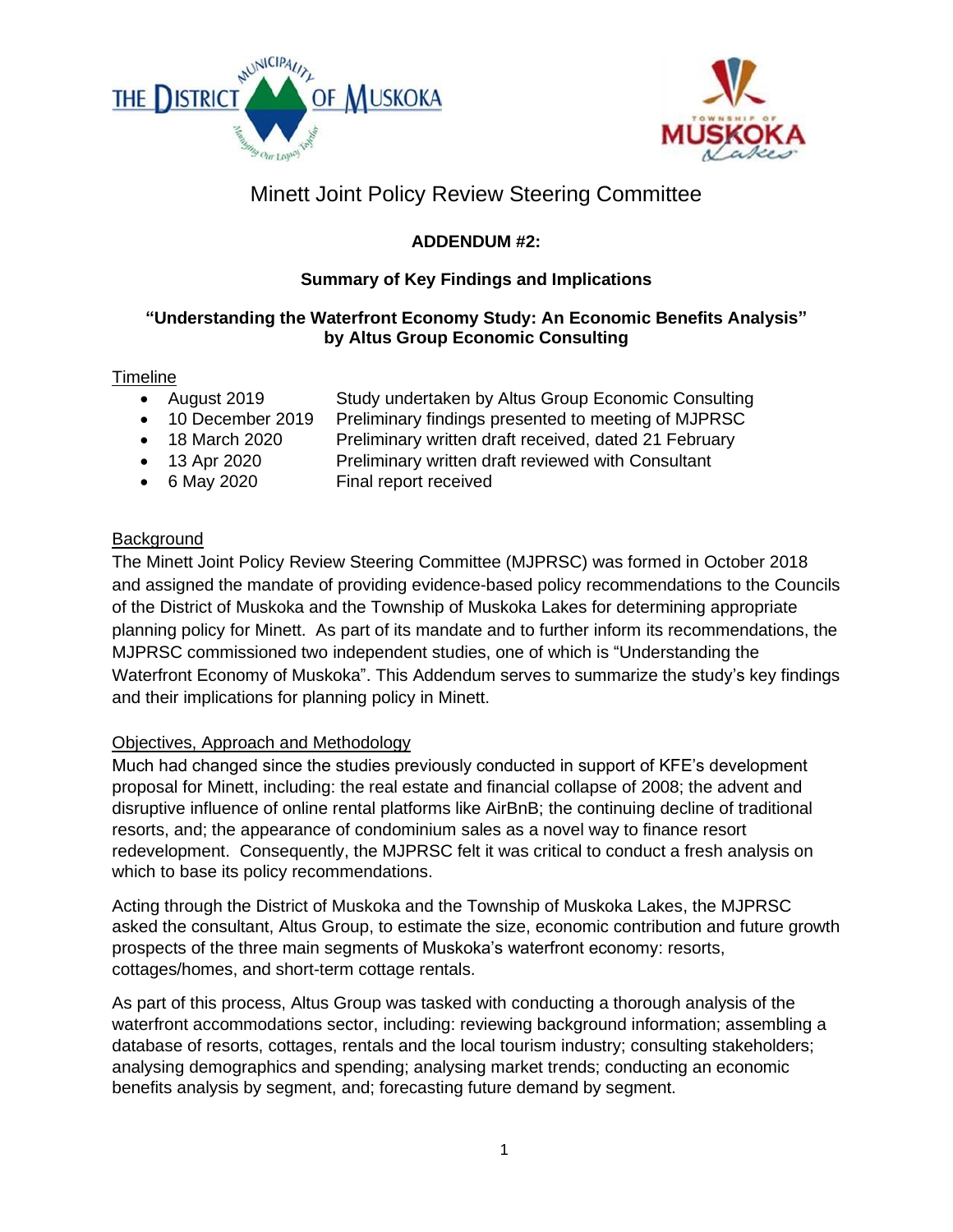



### **Key Findings & Implications for Minett**

### 1) **Relative Economic Contribution & Property Taxes**

Altus reports that Seasonal Cottages currently dominate the waterfront economy, accounting for half to two-thirds of total contribution (Table 1). While occupying a comparatively small share of the shoreline, Resorts contribute between one fifth to one third of the total. Year-Round Residences and Short-Term Rentals account for the balance.

#### **TABLE 1**

| ECONOMIC CONTRIBUTION BY SEGMENT - DISTRICT OF MUSKOKA - 2018                                                                                                                              |                              |      |            |      |                                                                                                          |      |            |      |                          |      |                 |      |                    |      |                    |          |
|--------------------------------------------------------------------------------------------------------------------------------------------------------------------------------------------|------------------------------|------|------------|------|----------------------------------------------------------------------------------------------------------|------|------------|------|--------------------------|------|-----------------|------|--------------------|------|--------------------|----------|
| Segment                                                                                                                                                                                    | <b>Economic Activity (1)</b> |      | <b>GDP</b> |      | Jobs                                                                                                     |      | Wages      |      | <b>Business Earnings</b> |      | Tax Revenue (2) |      | Visitor-Nights (3) |      | Spending (4,5)     |          |
|                                                                                                                                                                                            | (000, 000)                   |      |            |      | % of Tot (000,000) % of Tot (Pers-Yrs) % of Tot (000,000) % of Tot (000,000) % of Tot (000,000) % of Tot |      |            |      |                          |      |                 |      | (000)              |      | % of Tot (000,000) | % of Tot |
|                                                                                                                                                                                            |                              |      |            |      |                                                                                                          |      |            |      |                          |      |                 |      |                    |      |                    |          |
| <b>Seasonal Cottages</b>                                                                                                                                                                   | Ś.<br>925.3                  | 54%  | \$543.1    | 56%  | 8,761                                                                                                    | 61%  | \$367.6    | 58%  | \$168.1                  | 53%  | 87.8<br>Ś.      | 49%  | 1,671              | 67%  | \$454.1            | 50%      |
| <b>Resorts</b>                                                                                                                                                                             | Ś<br>591.3                   | 35%  | \$326.4    | 34%  | 3,949                                                                                                    | 27%  | \$197.4    | 31%  | \$116.7                  | 37%  | Ś.<br>54.1      | 30%  | 522                | 21%  | \$296.7            | 33%      |
|                                                                                                                                                                                            |                              |      |            |      |                                                                                                          |      |            |      |                          |      |                 |      |                    |      |                    |          |
| <b>Year-Round Residences</b>                                                                                                                                                               | 183.0                        | 11%  | \$104.5    | 11%  | 1,752                                                                                                    | 12%  | \$<br>67.3 | 11%  | Ś.<br>33.2               | 10%  | Ś.<br>37.1      | 21%  | n/a                | n/a  | Ś<br>86.4          | 10%      |
| <b>Short Term Rentals</b>                                                                                                                                                                  | Ŝ.<br>132.1                  | 8%   | \$<br>73.1 | 8%   | 1,090                                                                                                    | 8%   | \$<br>46.5 | 7%   | Ŝ.<br>24.5               | 8%   | Ś.<br>11.1      | 6%   | 291                | 12%  | Ś<br>65.9          | 7%       |
| Total                                                                                                                                                                                      | \$1,699.6                    | 100% | \$974.0    | 100% | 14,462                                                                                                   | 100% | \$632.3    | 100% | \$318.0                  | 100% | \$179.0         | 100% | 2,484              | 100% | \$903.1            | 100%     |
| Notes:                                                                                                                                                                                     |                              |      |            |      |                                                                                                          |      |            |      |                          |      |                 |      |                    |      |                    |          |
| 1. Includes direct, indirect and induced activity                                                                                                                                          |                              |      |            |      |                                                                                                          |      |            |      |                          |      |                 |      |                    |      |                    |          |
| 2. Property Taxes are not included                                                                                                                                                         |                              |      |            |      |                                                                                                          |      |            |      |                          |      |                 |      |                    |      |                    |          |
| 3. For Seasonal Cottages and Year-Round Residences, visitor count only includes guests, not owners. Altus has assumed Year-Round Residences' share of guests is negligible.                |                              |      |            |      |                                                                                                          |      |            |      |                          |      |                 |      |                    |      |                    |          |
| 4. Includes Industry spending and visitor spending on accommodations, F&B and Other. (Cottage and Residence owners' spending on F&B is counted as part of their Industry spending.)        |                              |      |            |      |                                                                                                          |      |            |      |                          |      |                 |      |                    |      |                    |          |
| 5. Spending by Seasonal Cottages extrapolated from District's 2017 Second Home Study. MJPRSC notes survey's low response rate (16%) and suspects expenses are significanly under-reported. |                              |      |            |      |                                                                                                          |      |            |      |                          |      |                 |      |                    |      |                    |          |

Altus excluded property tax contributions from their modelling, noting that these are more

relevant to a fiscal analysis than to an economic benefits analysis. Nonetheless, the MJPRSC believes property taxes are relevant and key to understanding the bigger picture, and they serve to further amplify the importance of the Seasonal Cottage segment to the Waterfront Economy.

To further illustrate this point Table 2 show the relative share of property taxes collected in 2018 from within the Township of Muskoka Lakes. Seasonal Residences (aka cottages) contributed \$47 million (or 82%) of the \$57M total, while Commercial operations (including Resorts) contributed \$2M (or 4%). District wide, the MJPRSC estimates Seasonal Residents' property tax contribution to be in excess of \$100 million, significantly adding to the total economic benefit outlined in the table above.

**TABLE 2**

| .                                                                              |                      |             |  |             |            |  |                             |          |  |
|--------------------------------------------------------------------------------|----------------------|-------------|--|-------------|------------|--|-----------------------------|----------|--|
| <b>ISHARE OF PROPERTY TAX CONTRIBUTIONS - TOWNSHIP OF MUSKOKA LAKES - 2018</b> |                      |             |  |             |            |  |                             |          |  |
|                                                                                | Paid to District (2) |             |  | Paid to TML |            |  | <b>Total District + TML</b> |          |  |
|                                                                                | (5)                  | % of Tot    |  | (5)         | % of Tot   |  | (\$)                        | % of Tot |  |
| <b>Residential - Seasonal</b>                                                  | 36,923,780<br>S.     | $80.9\%$ \$ |  | 9,688,963   | 85.3% \$   |  | 46,612,744                  | 81.8%    |  |
| Commercial (1)                                                                 | 1,980,050            | $4.3\%$ S   |  | 256,623     | $2.3\%$ \$ |  | 2,236,673                   | 3.9%     |  |
| All other                                                                      | 6,735,949            | $14.8\%$ S  |  | 1,406,504   | $12.4\%$ S |  | 8,142,453                   | 14.3%    |  |
| <b>TOTAL</b>                                                                   | 45,639,779           | 100% \$     |  | 11,352,090  | 100% \$    |  | 56,991,870                  | 100%     |  |
| Notes:                                                                         |                      |             |  |             |            |  |                             |          |  |
| 1. Includes Resorts, which represent a significant subset of total Commercial  |                      |             |  |             |            |  |                             |          |  |
| 2. Includes education tax contributions                                        |                      |             |  |             |            |  |                             |          |  |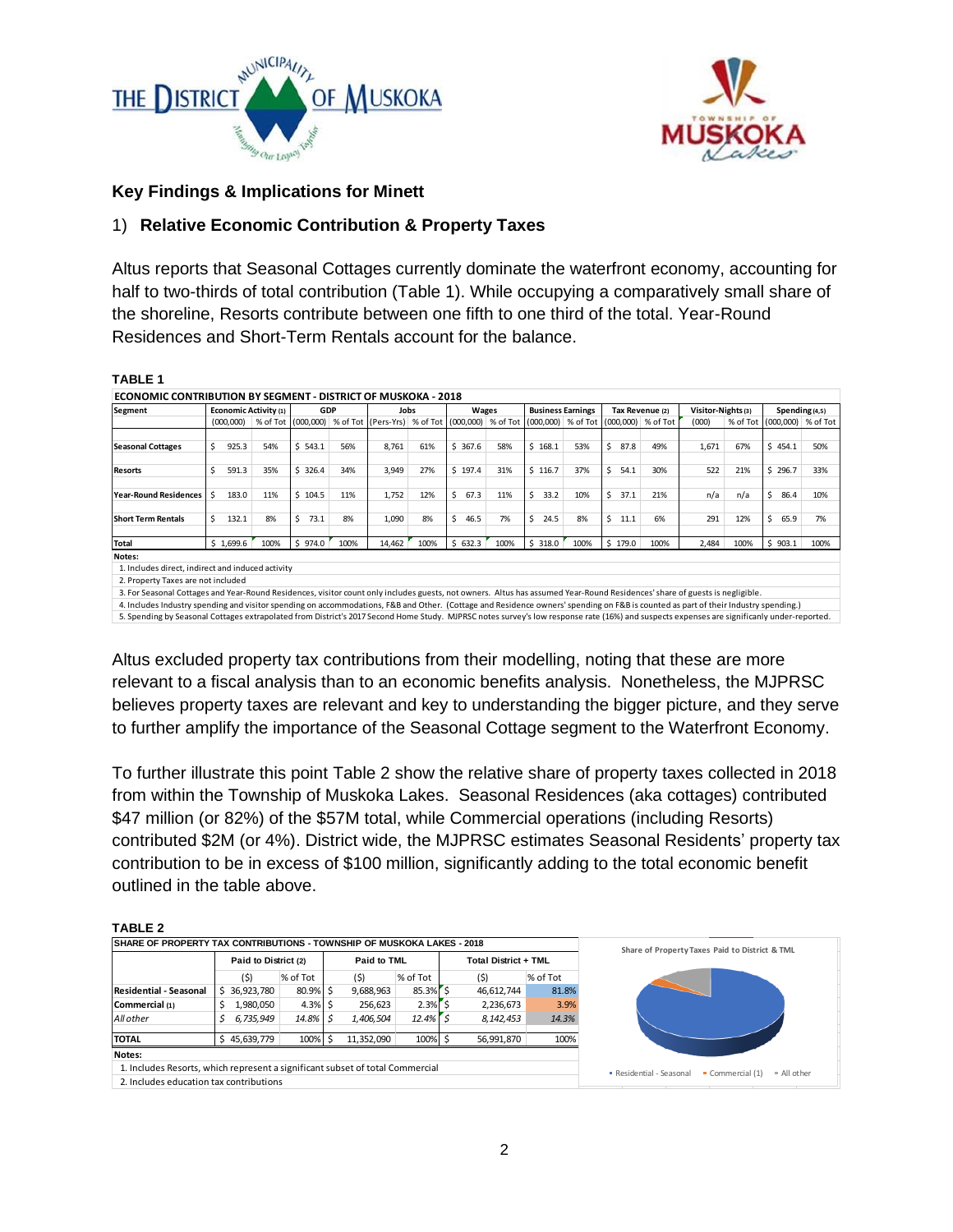



### **2) Growth Projections & Demand Implications for Resorts**

Altus anticipates that Muskoka's total number of visitor-nights will grow by 1.3% annually over the next 25 years (Table 3). The Short-Term Rental segment is expected to grow significantly faster than Resorts and will gain in market share at the expense of Resorts. Private Cottages & Homes is expected to retain its two-thirds share of the market.

|                              | <b>Visitor Night Stays</b> |          |           |          |           |            |         |  |  |  |  |  |  |
|------------------------------|----------------------------|----------|-----------|----------|-----------|------------|---------|--|--|--|--|--|--|
|                              | 2018                       |          | 2046      |          | Change    |            |         |  |  |  |  |  |  |
|                              |                            | % of Tot |           | % of Tot |           | Annual     | Overall |  |  |  |  |  |  |
|                              |                            |          |           |          |           | Growth (2) | Growth  |  |  |  |  |  |  |
|                              |                            |          |           |          |           |            |         |  |  |  |  |  |  |
| <b>Resorts</b>               | 521,580                    | 21%      | 657,999   | 18%      | 136,419   | 0.8%       | 26%     |  |  |  |  |  |  |
| <b>Traditional Seasonal</b>  | 88.603                     | 4%       | 100,000   | 3%       | 11,397    | 0.4%       | 13%     |  |  |  |  |  |  |
| Four-Season                  | 432,977                    | 17%      | 557,999   | 16%      | 125,022   | 0.9%       | 29%     |  |  |  |  |  |  |
| <b>Short Term Rentals</b>    | 290.856                    | 12%      | 509,551   | 14%      | 218.695   | 2.0%       | 75%     |  |  |  |  |  |  |
| Private Cottages & Homes (1) | 1,671,172                  | 67%      | 2,401,635 | 67%      | 730,463   | 1.3%       | 44%     |  |  |  |  |  |  |
| <b>Total</b>                 | 2,483,608                  | 100%     | 3,569,185 | 100%     | 1,085,577 | 1.3%       | 44%     |  |  |  |  |  |  |
| Notes:                       |                            |          |           |          |           |            |         |  |  |  |  |  |  |

#### **TABLE 3**

1. For Private Cottages & Homes, "Visitor" includes guests only, not owners.

2. Muskoka experienced an Annual Growth Rate of 0.8% between 2012 and 2018

Altus projects that "the need for additional resort-type accommodation from a demand perspective is limited". Their analysis suggests a future demand for some 270 net new fourseason resort rooms over the forecast period, which could be met by a new resort or a series of expansions across existing resorts (Altus pg. vii).

Altus recognises that a supply of additional resort units beyond 270 could create a more challenging business environment for resort incumbents and new players (Altus pg. viii)

### **3) Prospects for Traditional Seasonal Resorts in Muskoka**

Altus describes the traditional seasonal resort as one that has historically struggled with short seasons, rising costs and increasing real estate valuations. Over the 25-year forecast period, Altus projects that this segment will continue its decline (Altus pg. vii). Altus recommends that **permitting more downzoning** of such properties would provide a potentially desirable alternative for resort owners who are seeking to exit the industry and would not be likely to harm